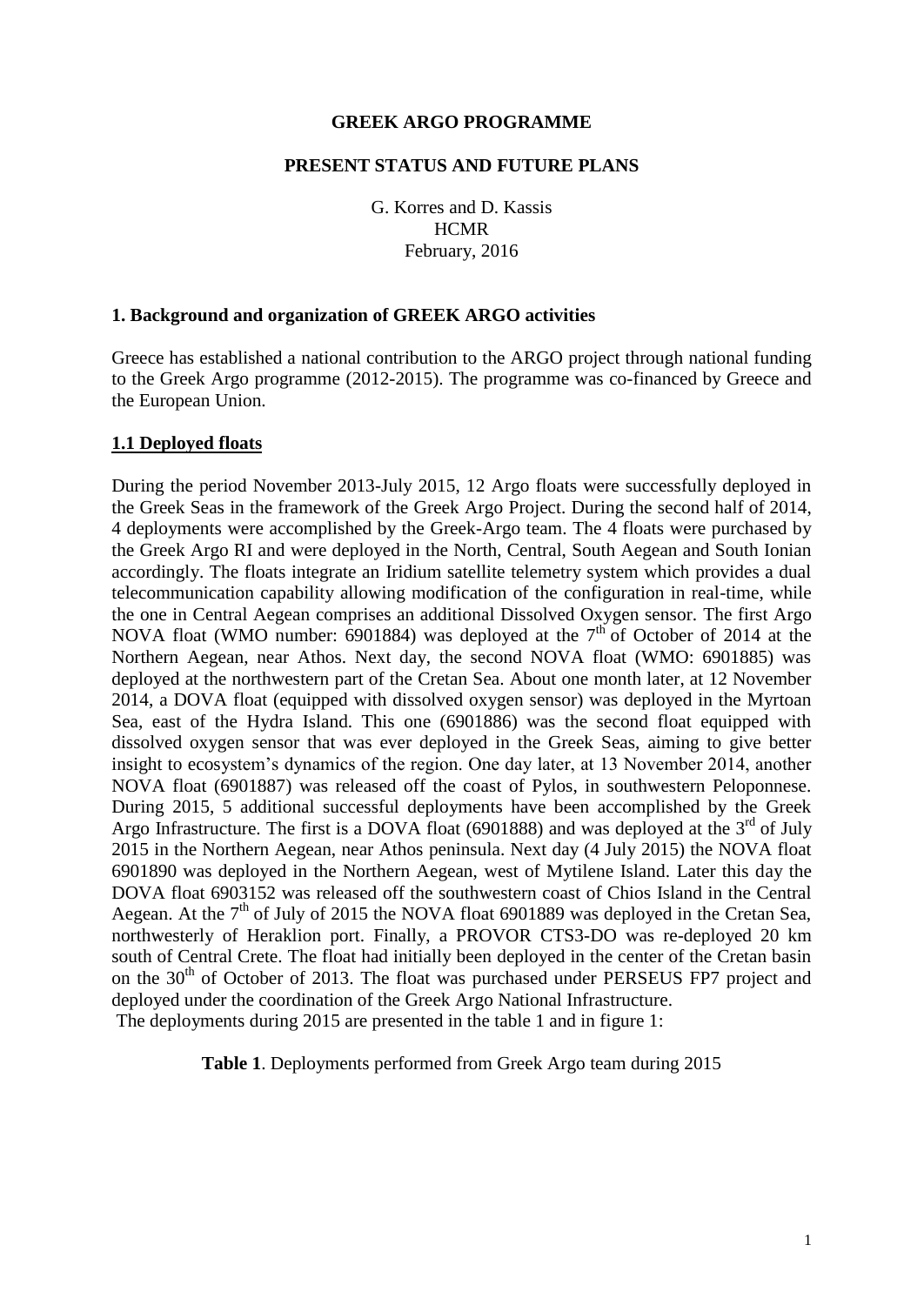|   | <b>FLOAT TYPE</b>     | <b>WMO</b> | <b>IMEI NUMBER</b>        | <b>SERIAL</b><br><b>NUMBER</b> | <b>DEPLOYMENT</b><br><b>DATE</b> | <b>DEPLOYMENT TIME</b> | LA <sub>T</sub> | <b>LON</b> | <b>STATUS</b>      |
|---|-----------------------|------------|---------------------------|--------------------------------|----------------------------------|------------------------|-----------------|------------|--------------------|
|   | <b>NOVA OXYGEN</b>    | 6901888    | 300234062720330           | 169                            | 3/7/2015                         | 18:30                  | 40002'          | 240.37'    | <b>MALFUNCTION</b> |
|   | <b>NOVA</b>           | 6901890    | 300234061667320           | 140                            | 4/7/2015                         | 1:00                   | 39013'          | 25o 05'    | <b>ACTIVE</b>      |
|   | <b>NOVA OXYGEN</b>    | 6903152    | 300234062729330           | 170                            | 4/7/2015                         | 9:00                   | 37o 55'         | 25o 38'    | <b>ACTIVE</b>      |
|   | <b>NOVA</b>           | 6901889    | 300234061663020           | 138                            | 7/7/2015                         | 18:00                  | 35o 55'         | 25o 20'    | <b>ACTIVE</b>      |
| 4 | <b>PROVOR CTS3 DO</b> | 6903153    | <b>Argos transmission</b> | OIN12GRS3DO                    | 17/7/2015                        | 14:00                  | 34o 45'         | 24o 45'    | <b>ACTIVE</b>      |



**Figure 1**. Greek Argo deployments sites during 2015.

All floats have been integrated in the MedArgo project. Taking into account the proposed sampling strategy for the Mediterranean Sea and the bathymetry of the deployment site and the adjacent areas, the mission parameters of the floats were set as follows: The parking depth of the floats was set to 350m, its profiling depth to 1000m and the cycle period to 5 days. The raw data of the Greek float are delivered at the Coriolis data Centre where the real time quality control takes place while the delayed mode quality control of the data will be processed by the MedArgo Centre at OGS.

# **1.2 Float Development**

In 2013, HCMR has constructed an Argo float's detection system after the process of locating a float has been described and the various approaches have been indicated. A prototype active locator unit has been developed, and the principle of operation has been demonstrated. The unit has been tested successfully on land and at sea at the SIDERI workshop at 17-18 September 2013 that took place at Heraklion, Greece. The deck unit communicates via bluetooth with any mobile phone which is used for interface and control. Future work includes the study of a pressure housing and antenna design. This activity was under the task of proposing and testing simple methods of tracking and recovery Argo floats in short time and range scales in the framework of SIDERI FP7 project.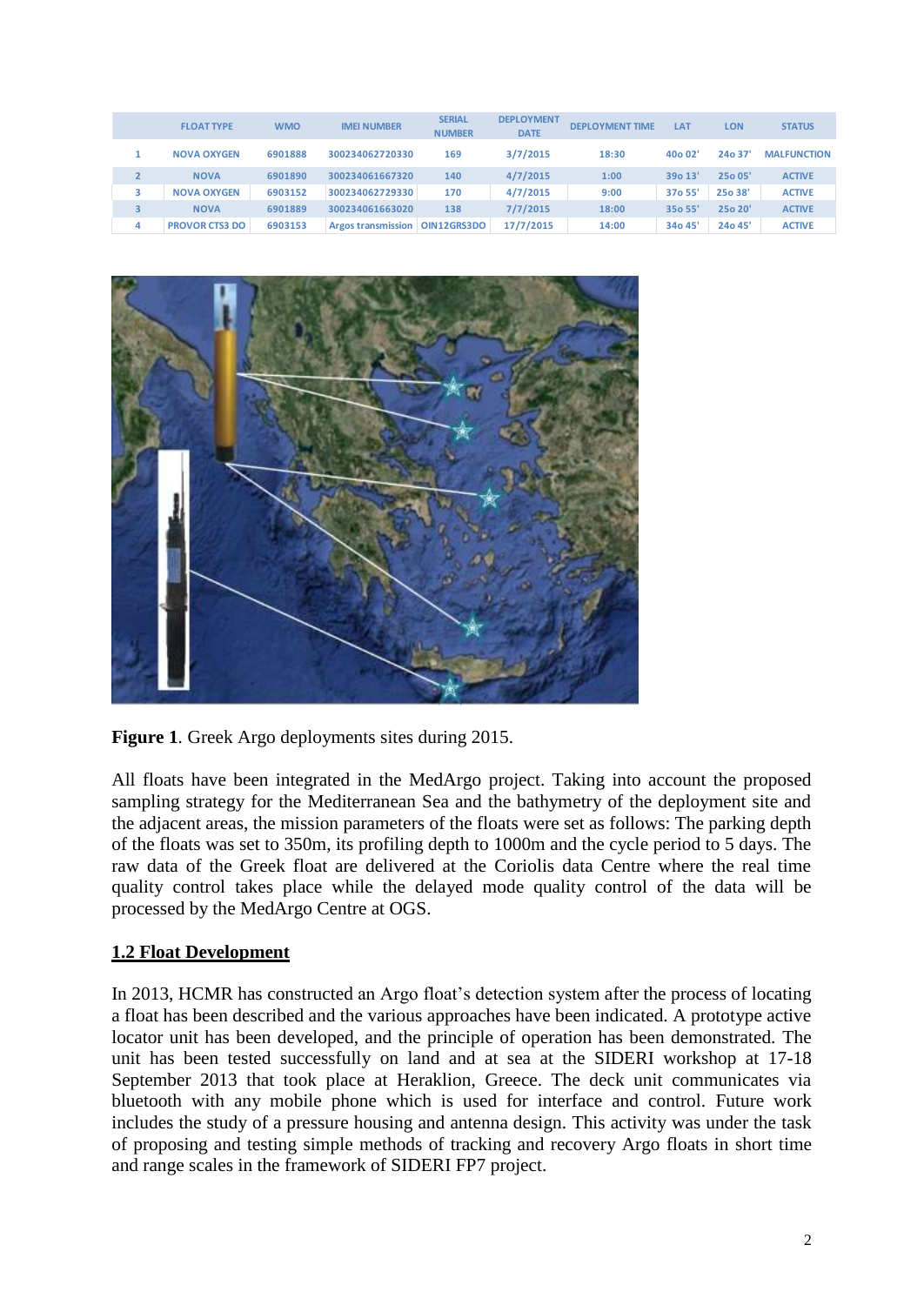# **1.3 Data management**

HCMR has run an extended network of buoys within the Aegean and Ionian Seas including the multi-parametric M3A observatory of the Cretan Sea and a deep sea (2000m) bottom platform deployed in the Ionian Sea (POSEIDON & POSEIDON-II monitoring, forecasting and information systems). HCMR also operates the Hellenic National Oceanographic Data Centre (HNODC) established in 1986, as part of the National Centre for Marine Research (NCMR). HNODC operates as a National Agency and is responsible for processing, archiving and distributing marine data. HNODC is also developing techniques for oceanographic data processing and data base maintenance. Furthermore it promotes the International Exchange of Data in the frame of its cooperation with the "Intergovernmental Oceanographic Commission IOC) of UNESCO as it is responsible for the coordination of International Data Exchange (IODE) in Greece. The HNODC manages a variety of oceanographic data and information collected by several Hellenic Marine Research Laboratories and in particular from the Institute of Oceanography of the Hellenic Centre for Marine Research-HCMR as well as from HNODC's participation in international projects (MTP-II MATER, MEDAR/MEDATLAS II, HUMBOLDT, SEADATANET). Moreover within the My Ocean project (GMES MCS) HCMR will consolidate and improve its in-situ data services for the Eastern Mediterranean region building on the capacity developed under POSEIDON, MFSTEP (coordination of M3A time-series network, analysis and provision of basin scale data), and MERSEA projects (coordination of Mediterranean in situ observations).

Delayed-mode data processing. HCMR has not developed yet a delayed-mode quality control capability for the Greek Argo data. The delayed mode quality control of the data delivered from the Greek Argo float will be processed by the MedArgo data centre. HCMR considers the possibility of developing delayed-mode data processing for ARGO profiles collected within the Eastern Mediterranean region. HCMR may also contribute to the improvement of the delayed mode quality control processing conceding CTD data collected through several HCMR research cruises. HCMR operates the Med Sea data portal that was set up for the needs of MyOcean project. Within this framework HCMR is in charge of validating biochemical data from Argo floats that are operating in the Mediterranean.

## **1.4. Operational and scientific use of Argo data**

A very important activity, in the frame of the Greek Euro-Argo programme (which will demonstrate the Argo value) is the development of the capabilities in order to exploit Argo data for operational forecasting as well as for research applications. Along this direction, HCMR established a network of relevant Greek scientific groups mainly from Universities and Research Institutes which constitute the Greek Argo Users group/network. These different groups are already using or will be using ARGO data in ocean/atmospheric forecasting, climate studies and for educational purposes. On January 2014 the first Greek Argo Users meeting was hosted by HCMR aiming to present the activities of the national network to coordinate present and future actions that will take place at national level. The 2<sup>nd</sup> meeting of the members of the Greek Argo infrastructure was held on January 2015. The 3<sup>rd</sup> meeting took place on December 2015 and there were 5 scientists participating from HCMR Institute of Oceanography and 7 scientists and researchers from different Universities and departments from all over Greece. It is expected that the Greek Argo Users Group will further grow and expand its activities concerning the scientific exploitation of Argo data and the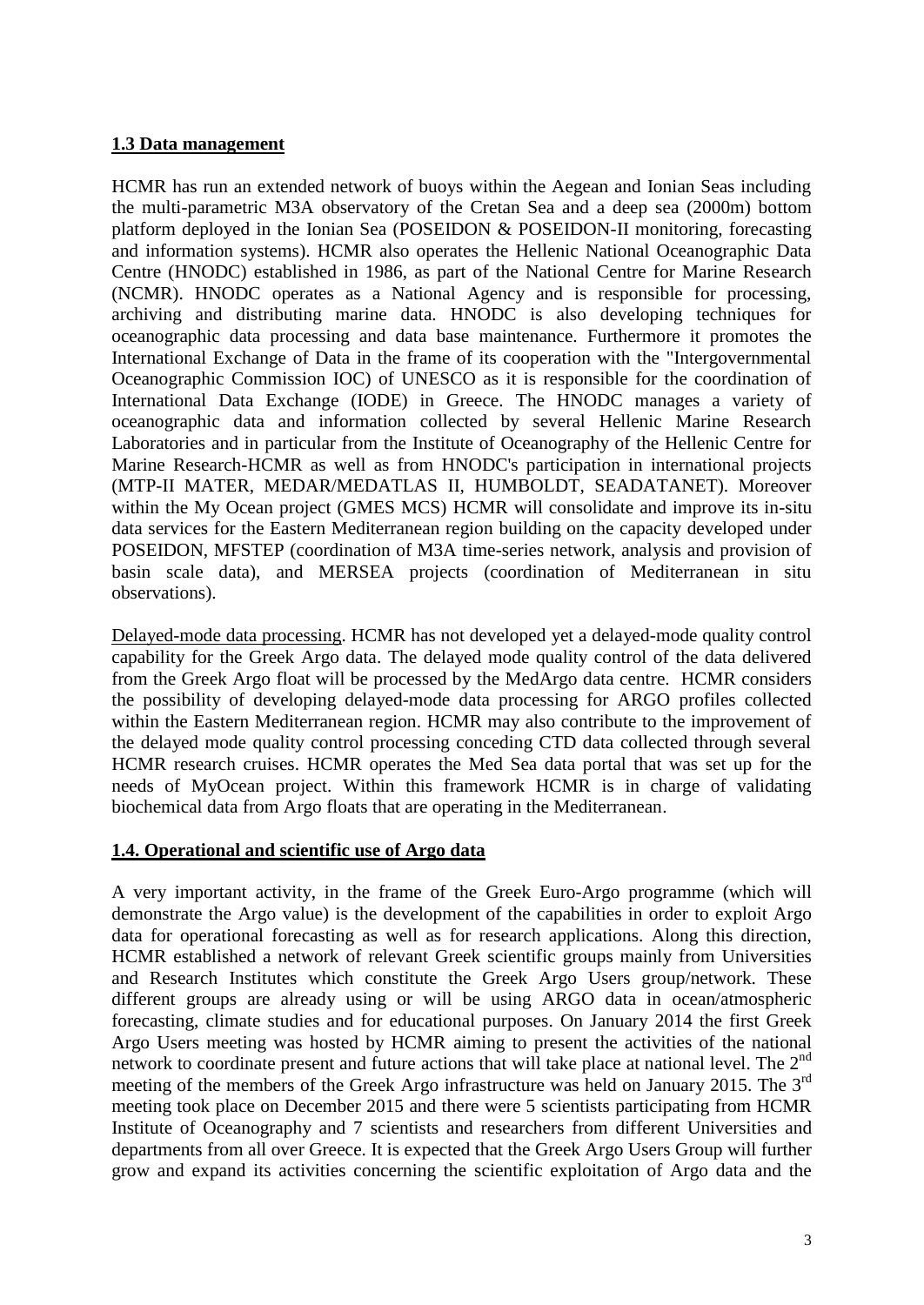cooperation among Greek scientists. The next step will be the expansion of the Greek Argo network in more members. The network is already in contact with many organizations / agencies / institutions and it is foreseen that the establishment of the E-A ERIC will increase the interaction of the Greek Argo Users Group with the European and international ARGO scientific community in the near future.

# Operational ocean forecasting:

Med-Argo data have been already used as independent data in order to assess the impact of remote sensed and Ferrybox SSS data assimilation into the Aegean Sea hydrodynamical model component of the POSEIDON system running operationally at HCMR within the framework of POSEIDON system.

Med-Argo data are routinely assimilated (using localized Singular Evolutive Extended Kalman filtering techniques) on a weekly basis in three different modelling forecasting components (Mediterranean 1/10° resolution, Aegean Sea 1/130° resolution and Ionian -Adriatic Sea at  $1/50^{\circ}$  resolution) of the POSEIDON operational system.

Some of the results of the works described above are included in the following scientific publications:

Korres, G., K. Nittis, I. Hoteit, and G. Triantafyllou, 2009: **A high resolution data assimilation system for the Aegean Sea hydrodynamics.** *Journal of Marine Systems*, **77,** 325-340.

Korres, G., K. Nittis, L. Perivoliotis, K. Tsiaras, A. Papadopoulos, I. Hoteit and G. Triantafyllou, 2010. **Forecasting the Aegean Sea hydrodynamics within the POSEIDON-II operational system**. *Journal of Operational Oceanography*, Vol. 3, nu. 1, 37-49,

Korres, G., K. Nittis, L. Perivoliotis, G. Triantafyllou and M. Chatzinaki, 2009. **The Aegean Sea –Poseidon model.** Hellenic Centre For Marine Research, Greece.

Korres, G., M. Ntoumas, M. Potiris and G. Petihakis, 2014.**Assimilating Ferry Box data into the Aegean Sea model**. Journal of Marine Systems, 140 (2014) 59–72

## Ocean science

Med-Argo data are currently used by a small group of researchers in Greece for studies of water mass characteristics of the different deep basins of the Mediterranean Sea and as a continuous record of T/S characteristics providing insight in the seasonal and inter-annual variability of the Mediterranean Sea and its sub-basins. A number of publications and scientific results have been released regarding the Greek Argo acquired data during the last 3 years.

Publications in scientific journals and conferences proceedings:

[1] Kassis, D., Korres, G., Petihakis, G., Perivoliotis, L., 2015. : **Hydrodynamic variability of the Cretan Sea derived from Argo float profiles and multi-parametric buoy measurements during 2010–2012**. [Ocean Dynamics, 15-00058.](http://link.springer.com/article/10.1007%2Fs10236-015-0892-0) DOI: 10.1007/s10236-015- 0892-0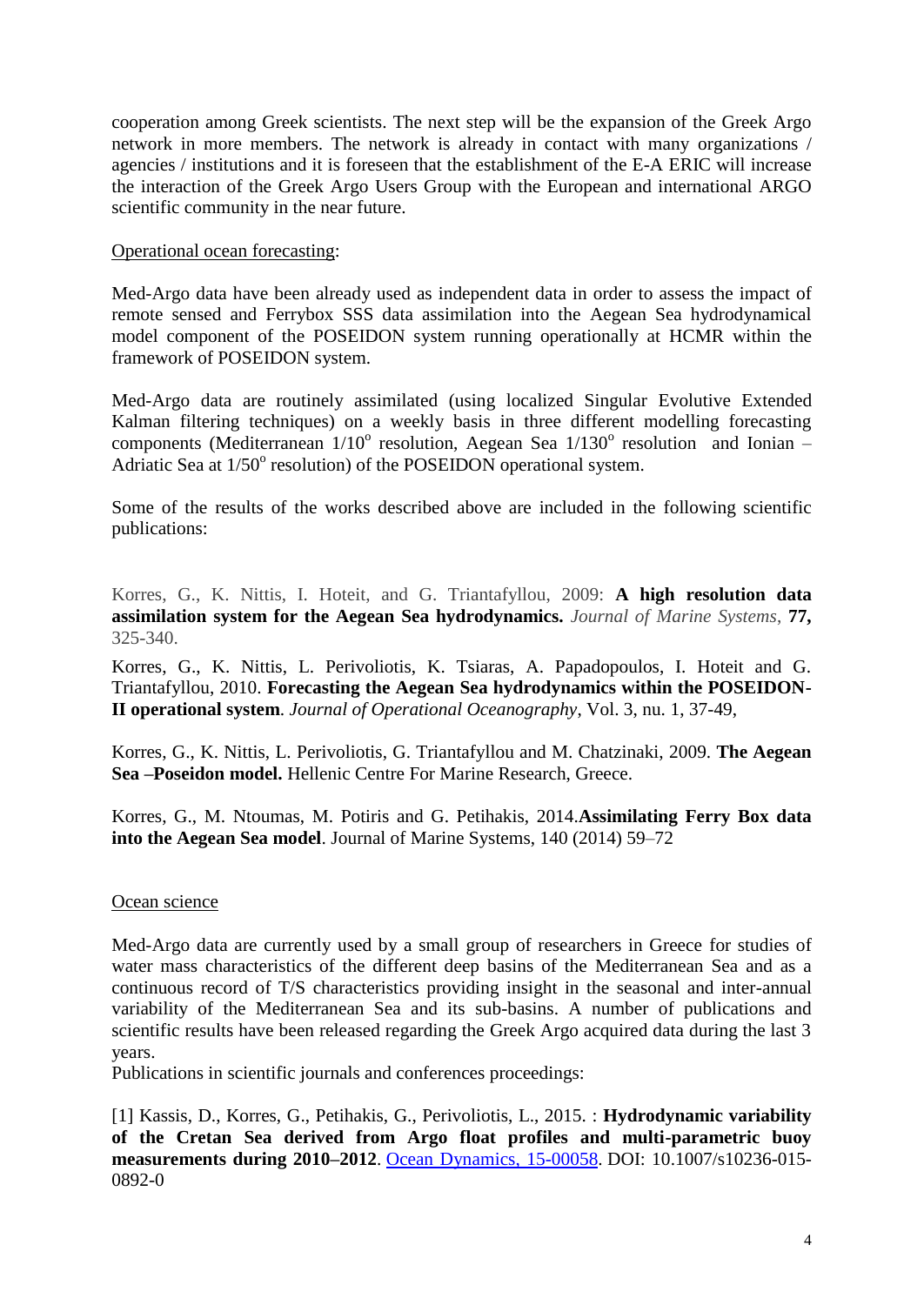[2] Kassis, D., Konstantinidou, A., Perivoliotis, L., Korres, G., 2015: **Inter-comparing numerical model simulations in the Ionian Sea with Argo T/S profiles for the period 2008-2012.** In proceedings of the 11th Panhellenic Symposium on Oceanography and Fisheries, p.945-948, ISBN 978-960-9798-08-2

[3] Kassis D., Perivoliotis L. & G. Korres, 2014: **Greek Argo: Towards monitoring the Eastern Mediterranean - First deployments preliminary results and future planning.** In proceedings of the 7th International Conference on EuroGOOS, Lisbon – Portugal, 28-30 October 2014

Scientific Sheets in Greek Argo web page:

[1] "**Use of Lagrangian methods in optimizing Argo float deployment locations in the Mediterranean Sea**" Summary of the scientific report of the University of Aegean in the framework of the Greek Argo Project.

[2] "**The integration of Argo floats in numerical weather prediction**" Summary of the scientific report of the Harokopio University in the framework of the Greek Argo Project.

[3] **"Use of Argo data in ocean numerical simulations"** Summary of the scientific report of the Aristotle University of Thessaloniki in the framework of the Greek Argo Project.

[4] "**Evaluation of climate and biochemical models using Argo data**" Summary of the scientific report of the University of Crete in the framework of the Greek Argo Project.

Scientific Sheets in Euro-Argo web page:

[1] Kassis D., Konstantinidou A., Perivoliotis L. and Korres G., 2014: **Comparison of Argo profiles observations against numerical model simulations in Ionian Sea.** Euro Argo RI web page [http://www.euro-argo.eu/Main-Achievements/European-](http://www.euro-argo.eu/Main-Achievements/European-Contributions/Science/Regional-Seas/Med-Black-Seas/)[Contributions/Science/Regional-Seas/Med-Black-Seas/](http://www.euro-argo.eu/Main-Achievements/European-Contributions/Science/Regional-Seas/Med-Black-Seas/)

[2] Kassis D. and Korres G., 2014: **Hydrological variability derived from the first Argo mission in the Cretan Sea basin.** Euro Argo RI web page [http://www.euro-argo.eu/Main-](http://www.euro-argo.eu/Main-Achievements/European-Contributions/Science/Regional-Seas/Med-Black-Seas/)[Achievements/European-Contributions/Science/Regional-Seas/Med-Black-Seas/](http://www.euro-argo.eu/Main-Achievements/European-Contributions/Science/Regional-Seas/Med-Black-Seas/)

Presentations in the EURO ARGO users meeting:

[1] Kassis D., Von Schuckmann K., Korres G., 2013: **Hydrographic properties of Cretan Sea derived from Argo float's profiles and buoy data measurements during 2010-2012.** In proceedings of the 4th Euro-Argo Science Meeting and Workshop, June 2013, Southampton, UK [http://www.euro-argo.eu/News-Meetings/Meetings/Users-Meetings/4th-](http://www.euro-argo.eu/News-Meetings/Meetings/Users-Meetings/4th-Users-meeting-June-2013)[Users-meeting-June-2013](http://www.euro-argo.eu/News-Meetings/Meetings/Users-Meetings/4th-Users-meeting-June-2013)

[2] Kassis, D., Perivoliotis, L., Korres, G., 2015: **Hydrological variability of the Eastern Ionian and Adriatic Seas derived from two new Argo missions in 2014.** In proceedings of the 5th Euro-Argo User Workshop - Brest, March 16-17 2015 [http://www.euro](http://www.euro-argo.eu/News-Meetings/Meetings/Users-Meetings/5th-User-Workshop-March-2015/Workshop-Programme)[argo.eu/News-Meetings/Meetings/Users-Meetings/5th-User-Workshop-March-](http://www.euro-argo.eu/News-Meetings/Meetings/Users-Meetings/5th-User-Workshop-March-2015/Workshop-Programme)[2015/Workshop-Programme](http://www.euro-argo.eu/News-Meetings/Meetings/Users-Meetings/5th-User-Workshop-March-2015/Workshop-Programme)

Additionally, Argo data are used for educational purposes in some Greek University Departments. Due to HCMR initiatives within Euro Argo, Greek Argo and SIDERI programmes to contact potentially interested Greek and other scientists from the eastern Mediterranean region and inform them about the benefits of Argo programme. An increasing demand for Argo data along the Aegean and Ionian Sea for both scientific and educational purposes has been registered.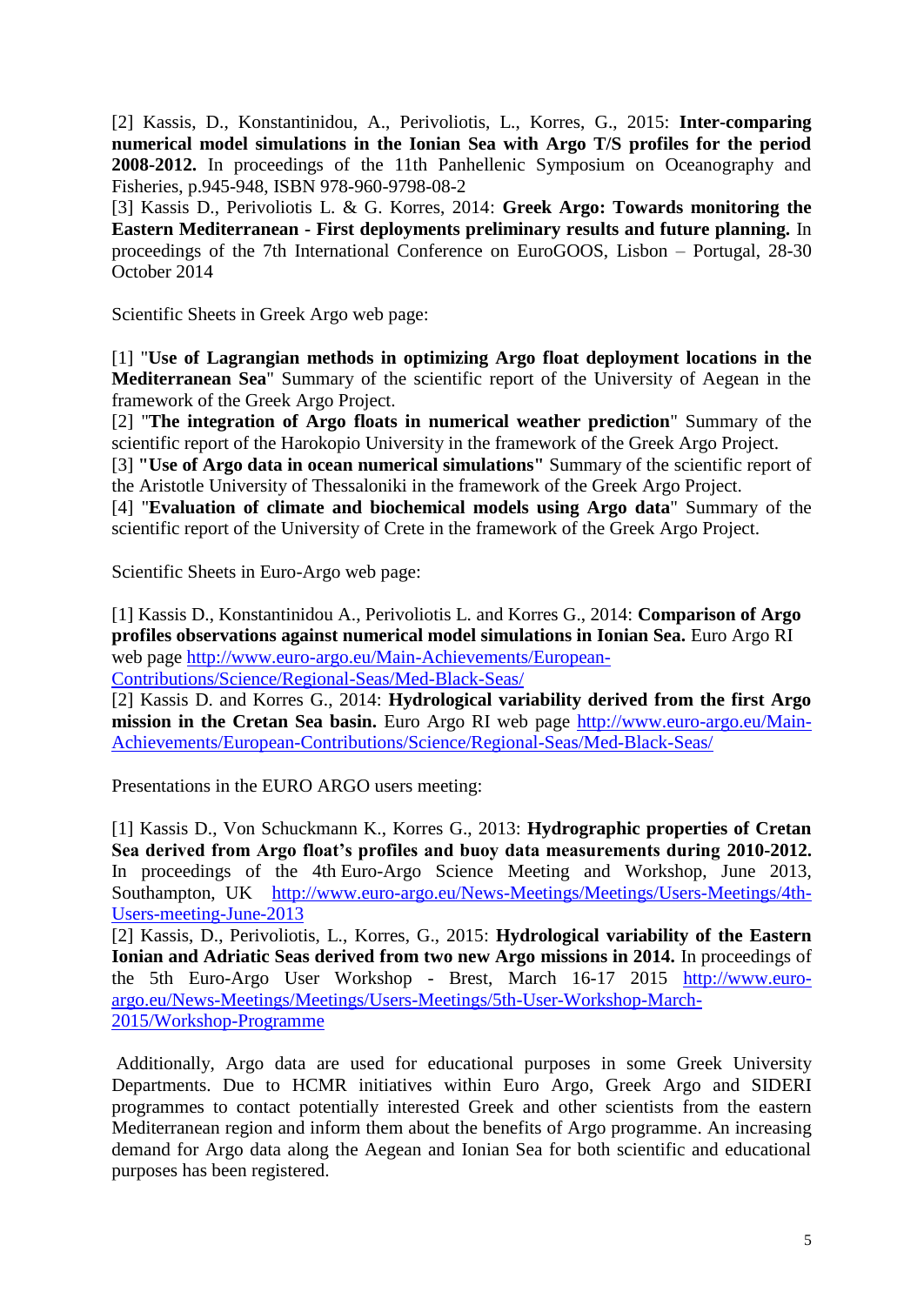# **2. Funding**

# **2.1 Existing funding for Greek Argo**

The procurement, deployment and operation costs of the first Greek float launched in 2010/2011 were covered by HCMR internal funds. During 2012, Greece established national funding to the Greek Argo programme through the General Secretariat of Research and Technology (GSRT), Ministry of Education, Lifelong Learning and Religious Affairs (funding agency). A major achievement is that Greece participates to the European infrastructure E-A ERIC as a full member. A tender regarding the procurement of 25 new floats during the next 3 years period has been accomplished. During 2014 the first 13 floats have been delivered while the remaining 12 have been delivered during 2015.

# **2.2 On the future funding, organization and planning for Greek Argo**

As part of the Euro-Argo, HCMR has undertaken all necessary efforts and managed to establish long term national funding for the E-A ERIC infrastructure and to meet the standards of a full member.

Greece has deployment capabilities for the Aegean, the Ionian Sea and the central Levantine basin. Float deployments in 2016 will be performed according to the plans of the Greek-Argo research infrastructure. The main goal within 2016 is to continue the development of the Greek-Argo infrastructure array in accordance with MEDARGO and the EuroArgo infrastructure. Future deployments are a function of the operational needs of the Greek Argo network and the current coverage of areas of interest. Although the final decisions for the areas that floats will be deployed may change, the plan for 2016 generally includes:

- 2 float deployments in the Southern Aegean (where Myrtoan and Cretan Sea meet) one of which will concern a DOVA Argo float (equipped with dissolved oxygen sensor)
- 1 float deployment in the Northern Aegean
- 1 float deployment in the Ionian Sea, since the Argo coverage in the area is good

For the Levantine Sea, although the coverage is satisfactory, the Greek Argo could contribute with 1 deployment per year, to maintain this coverage at high levels.

## **3. Dissemination activities of the Greek Argo– links with Euro Argo infrastructure**

By the end of 2013 Greek Argo has launched its web page: [www.greekargo.gr](http://www.greekargo.gr/) that demonstrates and promotes Greek-Argo and Euro-Argo activities. At the end of 2014 Greek-Argo web portal was upgraded providing information and data access from all floats operating in the Mediterranean and presenting all Greek Argo activities, news and data from Greek Argo floats. A further upgrade took place during January 2016, integrating more images and videos from Greek Argo deployment activities. Furthermore, new education material has been released and a school visit programme has been established.

The Euro-Argo infrastructure is also demonstrated on the POSEIDON updated web page, [http://www.poseidon.hcmr.gr/article\\_view.php?id=57&cid=28&bc=28.](http://www.poseidon.hcmr.gr/article_view.php?id=57&cid=28&bc=28) The POSEIDON system is the operational monitoring and forecasting system for the Greek Seas and many of its forecasting components use T/S Argo profiles for data assimilation purposes. The POSEIDON web page is also hosting the links to the EuroArgo educational web site as well